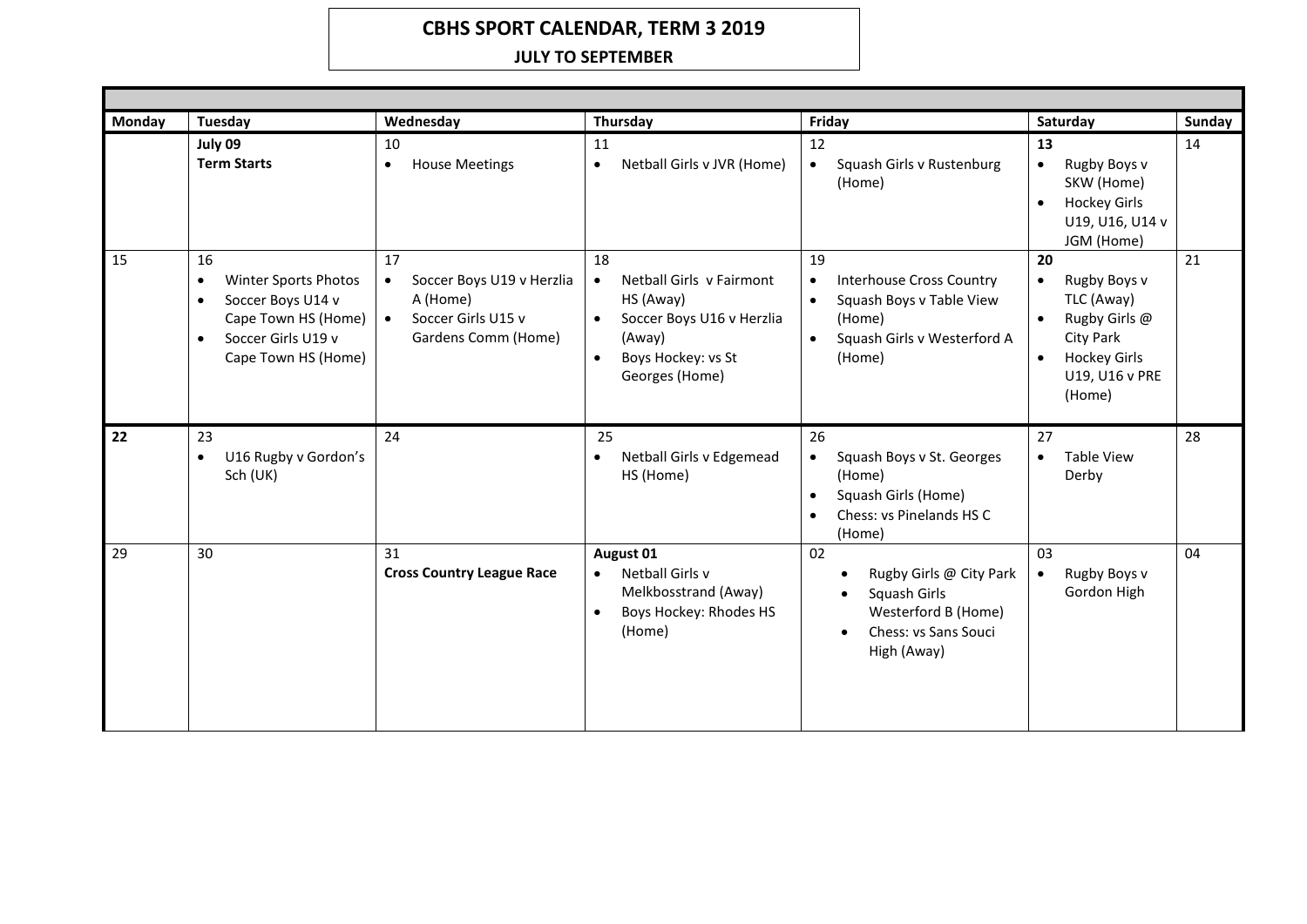| $\overline{05}$                                             | $\overline{06}$                                           | $\overline{07}$<br><b>House Meetings</b> | $\overline{08}$                                                                                                    | 09<br>Rugby Girls @ City Park<br>$\bullet$            | 10                                             | 11              |
|-------------------------------------------------------------|-----------------------------------------------------------|------------------------------------------|--------------------------------------------------------------------------------------------------------------------|-------------------------------------------------------|------------------------------------------------|-----------------|
| $\overline{12}$<br>Winter<br><b>Sports</b><br><b>Awards</b> | 13<br>Matric Grade Photo<br>$\bullet$<br>Interhouse Sport | 14                                       | 15<br>Netball Girls v St Cyprians<br>$\bullet$<br>(Away)<br>Boys Hockey: vs Reddam<br>$\bullet$<br>Atlantic (Home) | 16<br>Chess: vs St Cyprians A<br>$\bullet$<br>(Away)  | 17<br>Rugby Boys v<br>$\bullet$<br>GSHS (Home) | $\overline{18}$ |
| 19                                                          | 20                                                        | 21                                       | 22                                                                                                                 | 23<br>Chess: vs Cannon's<br>$\bullet$<br>Creek (Home) | 24<br>Rugby Girls @<br>$\bullet$<br>City Park  | 25              |
| 26                                                          | 27                                                        | 28                                       | 29                                                                                                                 | 30<br>Rugby Girls @ City Park<br>$\bullet$            | 31                                             | Sept 01         |
| 02                                                          | 03                                                        | 04                                       | 05                                                                                                                 | 06                                                    | 07                                             | 08              |